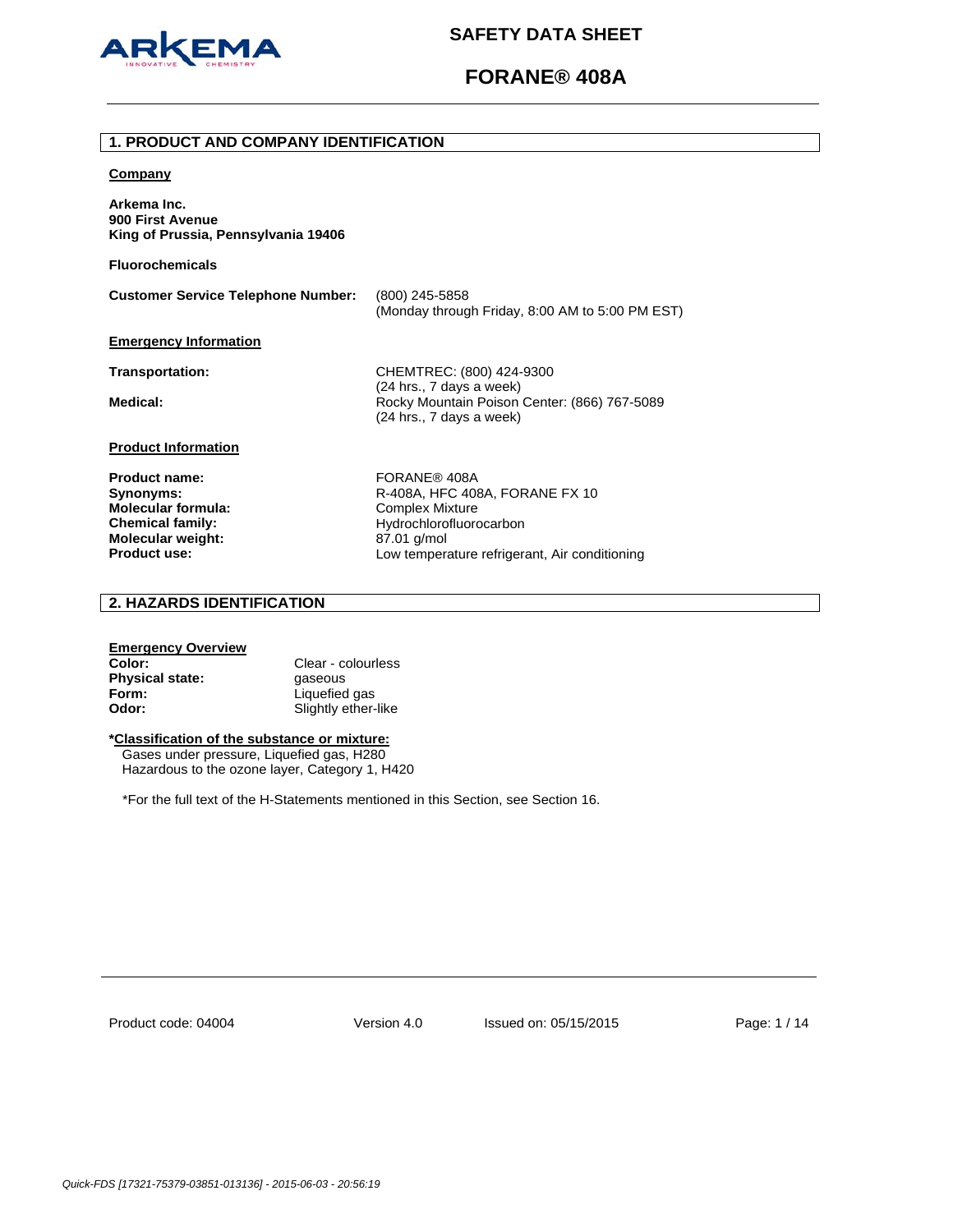

# **FORANE® 408A**

#### **GHS-Labelling**



#### **Hazard statements:**

H280 : Contains gas under pressure; may explode if heated.

H420 : Harms public health and the environment by destroying ozone in the upper atmosphere.

#### **Supplemental Hazard Statements:**

Overheating or overpressurizing may cause gas release or violent cylinder bursting. May decompose on contact with flames or extremely hot metal surfaces to produce toxic and corrosive products. May cause frostbite. May cause headache, nausea, dizziness, drowsiness, loss of consciousness. May cause cardiac sensitization/cardiac arrhythmia. May displace oxygen and cause rapid suffocation.

# **Precautionary statements:**

#### **Storage:**

P403 : Store in a well-ventilated place. P410 : Protect from sunlight.

#### **Disposal:**

P502 : Refer to manufacturer/ supplier for information on recovery/ recycling.

# **Supplemental information:**

### **Potential Health Effects:**

Liquid : Contact with liquid or refrigerated gas can cause cold burns and frostbite. Vapor: Vapor is heavier than air and can cause suffocation by reducing oxygen available for breathing. If inhaled: Central nervous system effects: headache, nausea, dizziness, drowsiness, loss of consciousness. Stress induced heart effects: Inhalation may cause an increase in the sensitivity of the heart to adrenaline, which could result in irregular or rapid heartbeats and reduced heart function.

### **Medical conditions aggravated by overexposure:**

Heart disease or compromised heart function.

# **3. COMPOSITION/INFORMATION ON INGREDIENTS**

Product code: 04004

Version 4.0 Issued on: 05/15/2015 Page: 2 / 14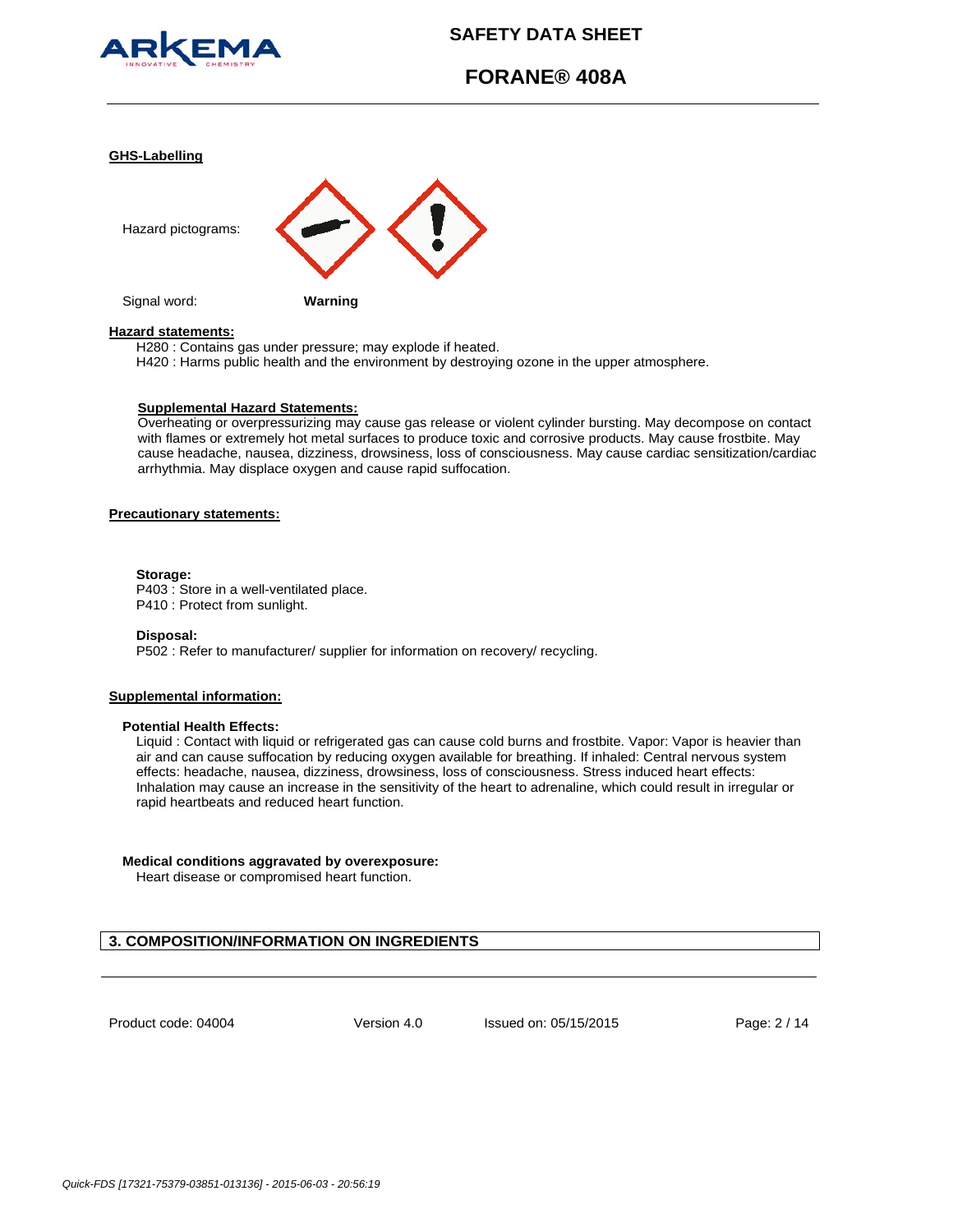

# **FORANE® 408A**

| <b>Chemical Name</b>     | CAS-No.  | <b>Wt/Wt</b>    | <b>GHS Classification**</b>         |
|--------------------------|----------|-----------------|-------------------------------------|
| Methane, chlorodifluoro- | 75-45-6  | $>= 30 - 60 \%$ | H <sub>280</sub> , H <sub>420</sub> |
| Ethane, 1,1,1-trifluoro- | 420-46-2 | $>= 30 - 60 \%$ | H220, H280                          |
| Ethane, pentafluoro-     | 354-33-6 | $>= 5 - 10\%$   | H <sub>280</sub>                    |

\*\*For the full text of the H-Statements mentioned in this Section, see Section 16.

# **4. FIRST AID MEASURES**

### **Inhalation:**

If inhaled, remove victim to fresh air. If not breathing, give artificial respiration. If breathing is difficult, give oxygen. Get medical attention.

#### **Skin:**

If on skin, flush exposed skin with lukewarm water (not hot), or use other means to warm skin slowly. Get medical attention if frostbitten by liquid or if irritation occurs. Remove contaminated clothing and shoes. Wash clothing before reuse. Thoroughly clean shoes before reuse.

#### **Eyes:**

Immediately flush eye(s) with plenty of water.

#### **Ingestion:**

Ingestion is not applicable - product is a gas at ambient temperatures.

#### **Notes to physician:**

Do not give drugs from adrenaline-ephedrine group.

# **5. FIREFIGHTING MEASURES**

#### **Extinguishing media (suitable):**

Use extinguishing media appropriate to surrounding fire conditions.

#### **Protective equipment:**

Fire fighters and others who may be exposed to products of combustion should wear full fire fighting turn out gear (full Bunker Gear) and self-contained breathing apparatus (pressure demand / NIOSH approved or equivalent).

# **Further firefighting advice:**

Product code: 04004

Version 4.0 Issued on: 05/15/2015 Page: 3 / 14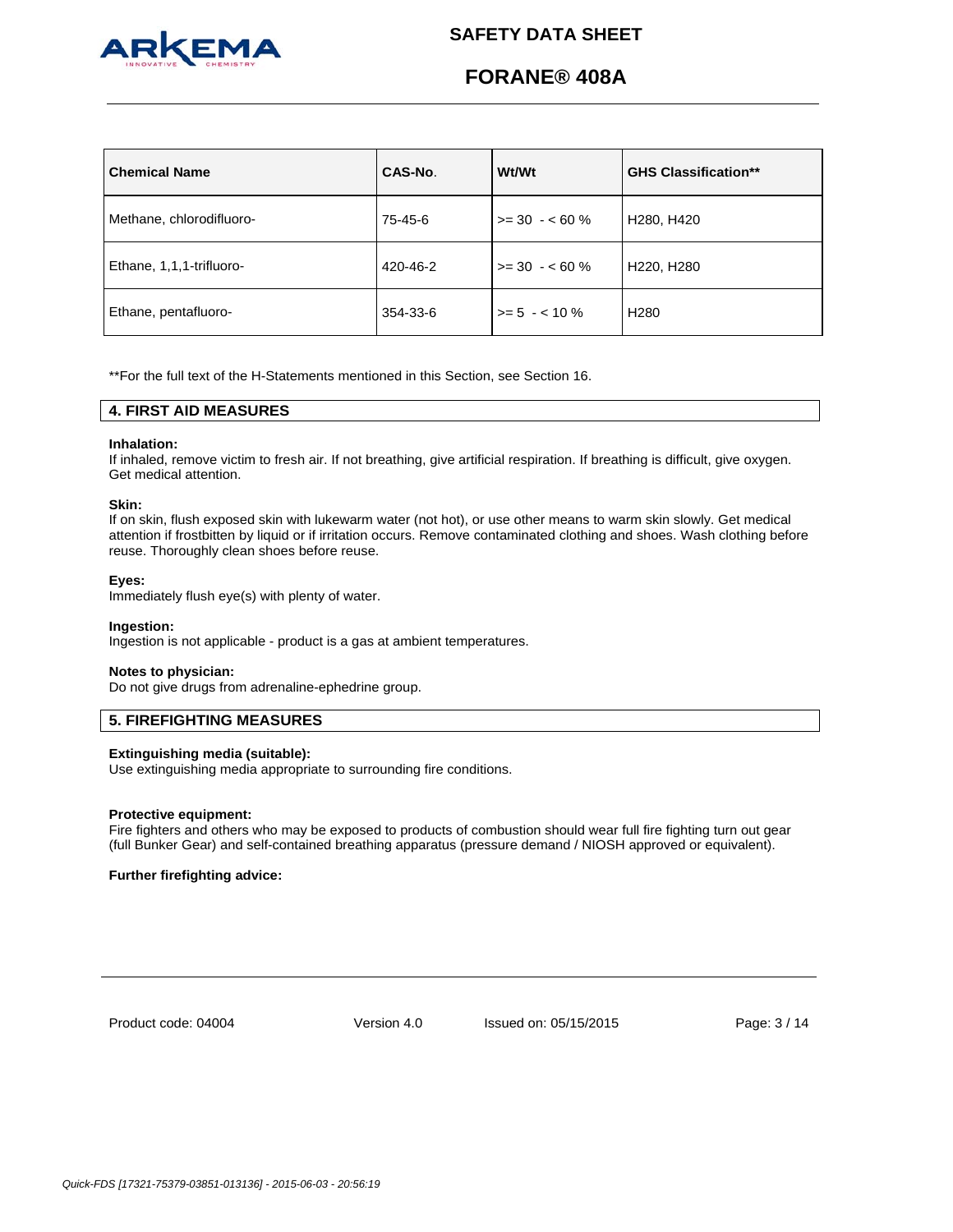



**FORANE® 408A**

Stop the flow of gas if possible. Water mist should be used to reduce vapor concentrations in air. Cool closed containers exposed to fire with water spray. Closed containers of this material may explode when subjected to heat from surrounding fire. After a fire, wait until the material has cooled to room temperature before initiating clean-up activities. Fire fighting equipment should be thoroughly decontaminated after use. **Fire and explosion hazards:** May decompose on contact with flames or extremely hot metal surfaces to produce toxic and corrosive products. Liquid and gas under pressure, overheating or overpressurizing may cause gas release and/or violent cylinder bursting. Container may explode if heated due to resulting pressure rise. Some mixtures of HCFCs and/or HFCs, and air or oxygen may be combustible if pressurized and exposed to extreme heat or flame. When burned, the following hazardous products of combustion can occur: hydrofluoric acid

Carbon oxides Carbonyl halides

# **6. ACCIDENTAL RELEASE MEASURES**

Fight fire with large amounts of water from a safe distance.

# **In case of spill or leak:**

Prevent further leakage or spillage if you can do so without risk. Evacuate area of all unnecessary personnel. Eliminate all ignition sources. Use Halogen leak detector or other suitable means to locate leaks or check atmosphere. Keep upwind. Evacuate enclosed spaces and disperse gas with floor-level forced-air ventilation. Avoid breathing leaked material. Consult a regulatory specialist to determine appropriate state or local reporting requirements, for assistance in waste characterization and/or hazardous waste disposal and other requirements listed in pertinent environmental permits.

# **7. HANDLING AND STORAGE**

# **Handling**

# **General information on handling:**

Avoid breathing gas. Avoid contact with skin, eyes and clothing. Keep away from heat, sparks and flames. Wear cold-insulating gloves/face shield/eye protection. Keep container closed. Use only with adequate ventilation. Use equipment rated for cylinder pressure. Use a backflow preventative device in piping. Wash thoroughly after handling. Close valve after each use and when empty. Do not enter confined spaces unless adequately ventilated. DO NOT CUT, DRILL, GRIND, OR WELD ON OR NEAR THIS CONTAINER. Emptied container retains vapor and product residue. Observe all labeled safeguards until container is cleaned, reconditioned or destroyed.

# **Storage**

Product code: 04004

Version 4.0 Issued on: 05/15/2015 Page: 4 / 14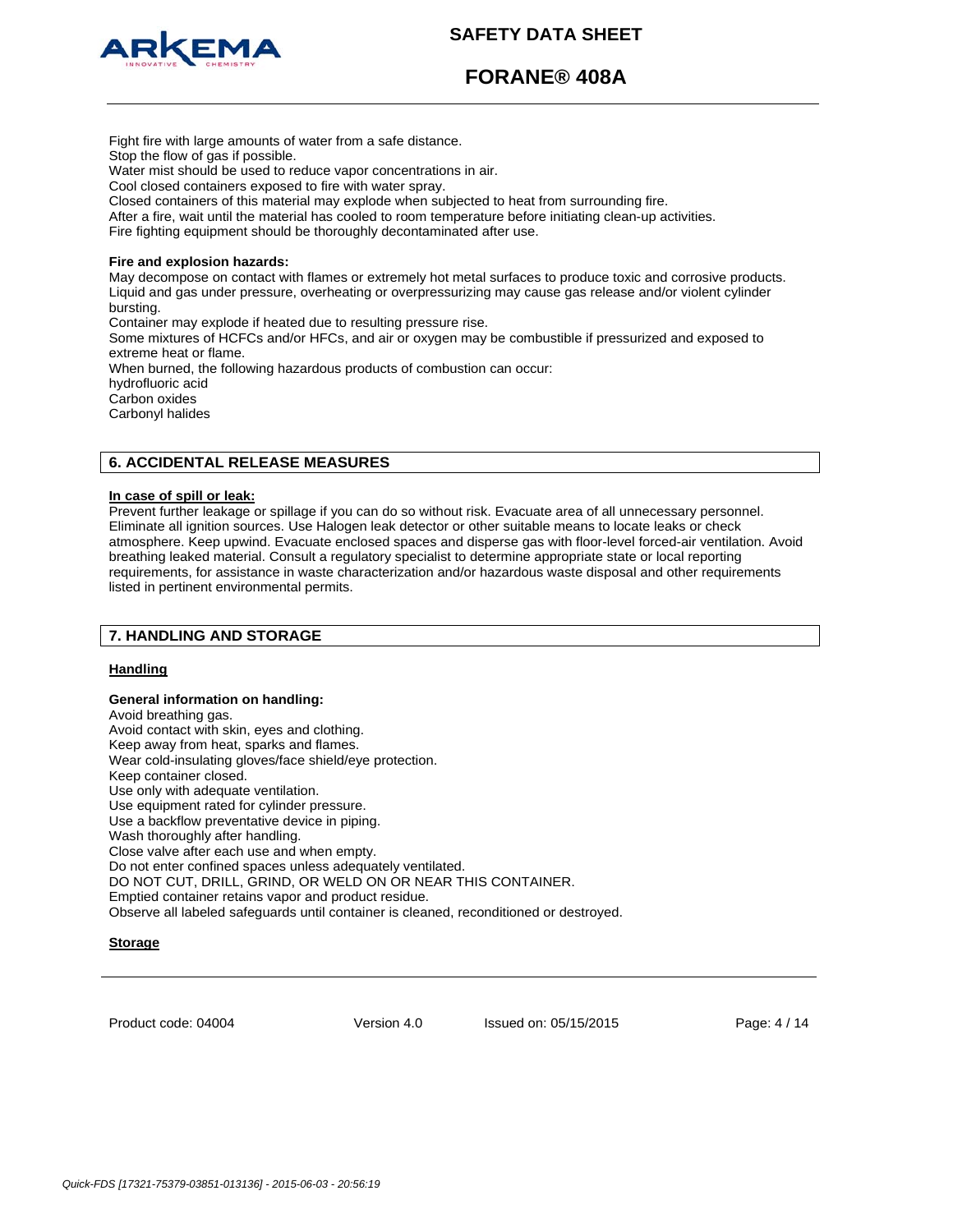

# **FORANE® 408A**

#### **General information on storage conditions:**

Keep away from direct sunlight. Keep cylinders restrained. Store in cool, dry, well ventilated area away from sources of ignition such as flame, sparks and static electricity.

#### **Storage stability – Remarks:**

Do not apply direct flame to cylinder. Do not store cylinder in direct sun or expose it to heat above 120 F (48.9 C.). Do not drop or refill this cylinder.

#### **Storage incompatibility – General:**

Store separate from:

Finely divided metals (aluminium, magnesium, zinc...)

Strong bases

Alkali metals

Alkaline earth metals

Strong oxidizing agents

# **Temperature tolerance – Do not store above:**

118 °F (48 °C)

#### **Airborne Exposure Guidelines:**

### **Methane, chlorodifluoro- (75-45-6)**

US. ACGIH Threshold Limit Values

Time weighted average 1,000 ppm

# **Ethane, 1,1,1-trifluoro- (420-46-2)**

US. OARS. WEELs Workplace Environmental Exposure Level Guide

Time weighted average 1,000 ppm (3,400 mg/m3)

**Remarks:** listed

#### **Ethane, pentafluoro- (354-33-6)**

US. OARS. WEELs Workplace Environmental Exposure Level Guide

| Time weighted average | 1,000 ppm $(4,900 \text{ mg/m3})$ |
|-----------------------|-----------------------------------|
| Remarks:              | Listed                            |

Only those components with exposure limits are printed in this section. Limits with skin contact designation above have skin contact effect. Air sampling alone is insufficient to accurately quantitate exposure. Measures to prevent significant cutaneous absorption may be required. Limits with a sensitizer designation above mean that exposure to this material may cause allergic reactions.

Product code: 04004

Version 4.0 Issued on: 05/15/2015 Page: 5 / 14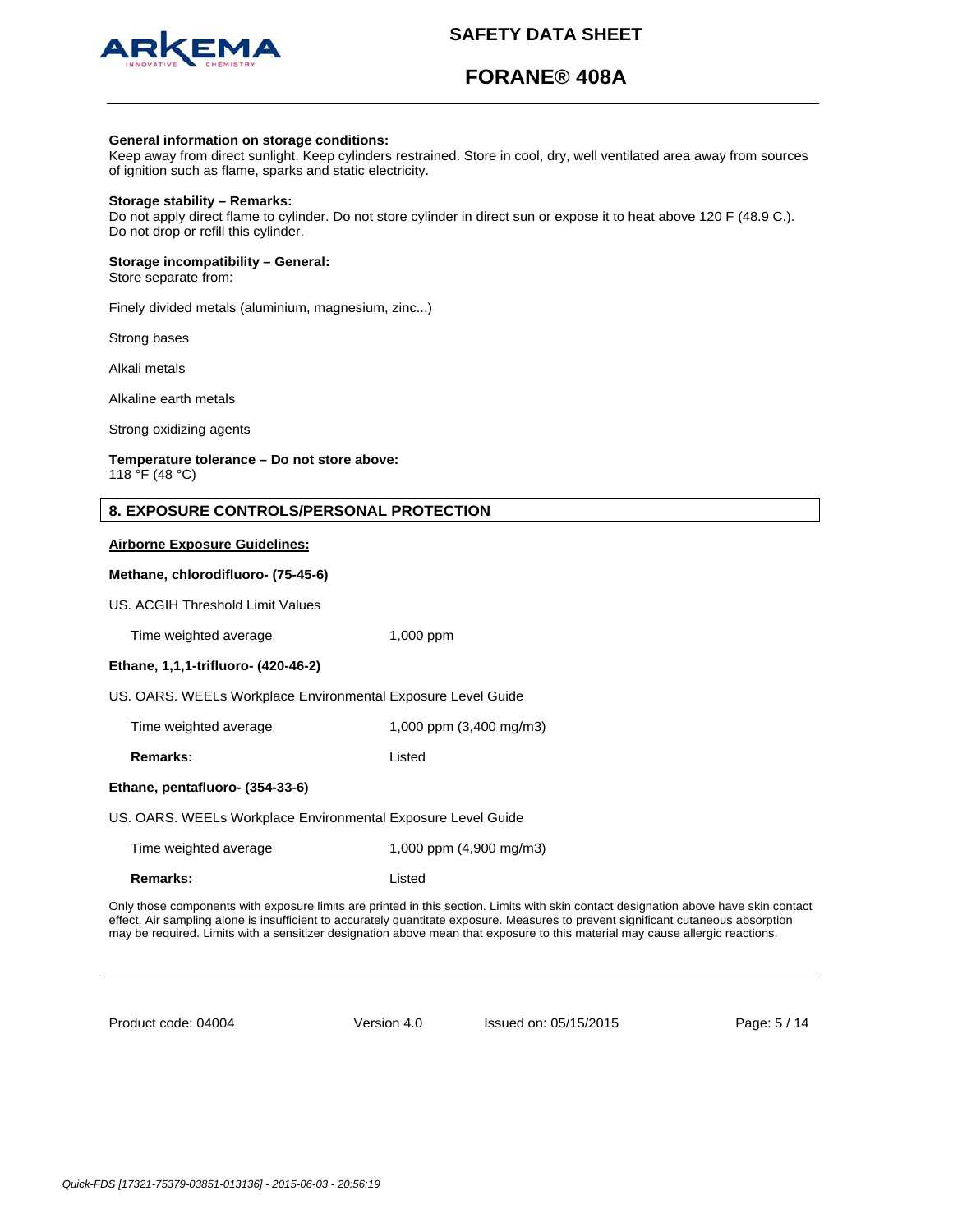

**FORANE® 408A**

#### **Engineering controls:**

Investigate engineering techniques to reduce exposures below airborne exposure limits or to otherwise reduce exposures. Provide ventilation if necessary to minimize exposures or to control exposure levels to below airborne exposure limits (if applicable see above).If practical, use local mechanical exhaust ventilation at sources of air contamination such as open process equipment.

Monitor carbon monoxide and oxygen levels in tanks and enclosed spaces.Consult ACGIH ventilation manual, NFPA Standard 91 and NFPA Standard 654 for design of exhaust system and safe handling.

#### **Respiratory protection:**

Avoid breathing gas. Where airborne exposure is likely or airborne exposure limits are exceeded (if applicable, see above), use NIOSH approved respiratory protection equipment appropriate to the material and/or its components (full facepiece recommended). Consult respirator manufacturer to determine appropriate type equipment for a given application. Observe respirator use limitations specified by NIOSH or the manufacturer. For emergency and other conditions where there may be a potential for significant exposure or where exposure limit may be significantly exceeded, use an approved full face positive-pressure, self-contained breathing apparatus or positive-pressure airline with auxiliary self-contained air supply. Respiratory protection programs must comply with 29 CFR § 1910.134.

## **Skin protection:**

Wear appropriate chemical resistant protective clothing and chemical resistant gloves to prevent skin contact. Consult glove manufacturer to determine appropriate type glove material for given application. Rinse immediately if skin is contaminated. Wash contaminated clothing and clean protective equipment before reuse. Wash thoroughly after handling.

#### **Eye protection:**

Use good industrial practice to avoid eye contact.

| 9. PHYSICAL AND CHEMICAL PROPERTIES  |                     |                       |              |  |  |
|--------------------------------------|---------------------|-----------------------|--------------|--|--|
| Color:                               | Clear - colourless  |                       |              |  |  |
| <b>Physical state:</b>               | gaseous             |                       |              |  |  |
| Form:                                | Liquefied gas       |                       |              |  |  |
| Odor:                                | Slightly ether-like |                       |              |  |  |
| <b>Odor threshold:</b>               | not determined      |                       |              |  |  |
| <b>Flash point</b>                   | Not applicable      |                       |              |  |  |
| <b>Auto-ignition</b><br>temperature: | not determined      |                       |              |  |  |
| Lower flammable limit<br>$(LFL)$ :   | None.               |                       |              |  |  |
| Upper flammable limit<br>(UFL):      | None.               |                       |              |  |  |
|                                      |                     |                       |              |  |  |
| Product code: 04004                  | Version 4.0         | Issued on: 05/15/2015 | Page: 6 / 14 |  |  |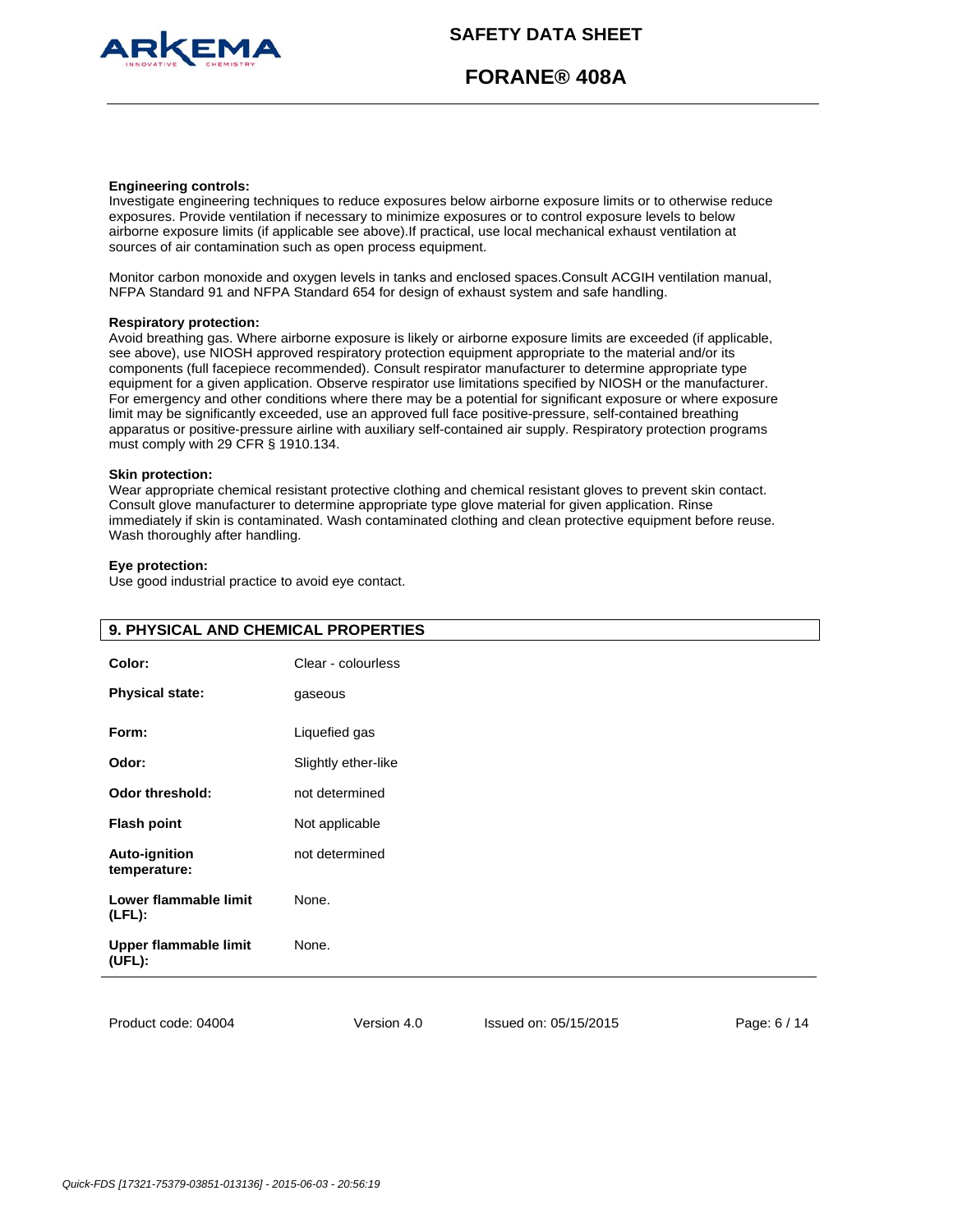

# **FORANE® 408A**

| pH:                                            | Not applicable                      |
|------------------------------------------------|-------------------------------------|
| Density:                                       | not determined                      |
| <b>Specific Gravity (Relative</b><br>density): | 1.06 (77 °F( $25$ °C))              |
| Vapor pressure:                                | 7,834 mmHg (70.0 °F (21.1 °C))      |
| Vapor density:                                 | 3.02 kg/m3                          |
| <b>Boiling point/boiling</b><br>range:         | $-46.3$ °F ( $-43.5$ °C)            |
| <b>Freezing point:</b>                         | not determined                      |
| <b>Melting point:</b>                          | not determined                      |
| <b>Evaporation rate:</b>                       | No data available                   |
| Solubility in water:                           | Slightly soluble                    |
| % Volatiles:                                   | 100 %                               |
| <b>Molecular weight:</b>                       | 87.01 g/mol                         |
| <b>Oil/water partition</b><br>coefficient:     | No data available                   |
| <b>Thermal decomposition</b>                   | No data available                   |
| Flammability:                                  | See GHS Classification in Section 2 |

# **10. STABILITY AND REACTIVITY**

### **Stability:**

This material is chemically stable under normal and anticipated storage, handling and processing conditions.

# **Materials to avoid:**

Alkaline earth metals Strong oxidizing agents Finely divided metals (aluminium, magnesium, zinc...) Alkali metals Strong bases

# **Conditions / hazards to avoid:**  Heat

# **Hazardous decomposition products:**

Thermal decomposition giving toxic and corrosive products : Hydrogen fluoride Carbonyl halides

Product code: 04004

Version 4.0 Issued on: 05/15/2015 Page: 7 / 14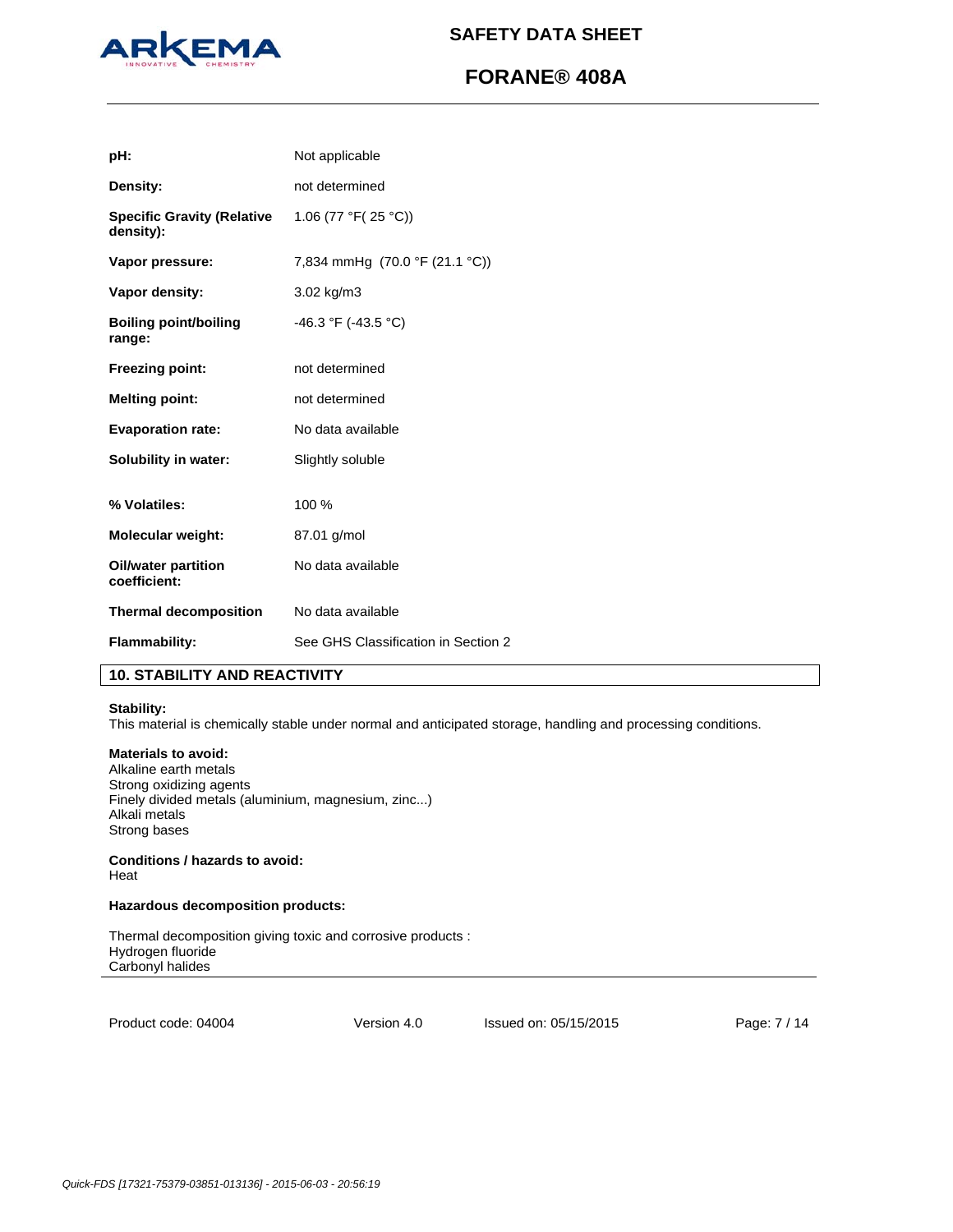

# **FORANE® 408A**

Carbon oxides

# **11. TOXICOLOGICAL INFORMATION**

Data on this material and/or its components are summarized below.

# **Data for Methane, chlorodifluoro- (75-45-6)**

### **Acute toxicity**

**Inhalation:**  Practically nontoxic. (Rat) 4 h LC50 220000 ppm. (Gas)

### **Skin Irritation:**

Practically non-irritating. (Rabbit) (Rapid evaporation of the liquid may cause frostbite.)

### **Eye Irritation:**

Causes mild eye irritation. (Rabbit) (30 s) signs: Rapid evaporation of the liquid may cause frostbite (gas spray)

### **Sensitization:**

Causes cardiac sensitization. (dog, rat, mouse, rabbit and monkey) irregular heart beat, rapid heart beat, in some cases, sudden death

#### **Skin Sensitization:**

Not a sensitizer. Repeated skin exposure. (Guinea pig) No skin allergy was observed

#### **Repeated dose toxicity**

Chronic inhalation administration to rat, mouse / No adverse systemic effects reported.

Chronic oral administration to Rat / No adverse systemic effects reported.

# **Carcinogenicity**

Chronic inhalation administration to mice / signs: No increase in tumor incidence was reported.

Chronic inhalation administration to female rat / signs: No increase in tumor incidence was reported.

Chronic inhalation administration to male rat / affected organ(s): salivary gland / signs: Increased incidence of tumors was reported.

# **Genotoxicity**

#### **Assessment in Vitro:**

Genetic changes were observed in laboratory tests using: bacteria

No genetic changes were observed in laboratory tests using: animal cells, yeast

#### **Genotoxicity**

**Assessment in Vivo:**

Product code: 04004

Version 4.0 Issued on: 05/15/2015 Page: 8 / 14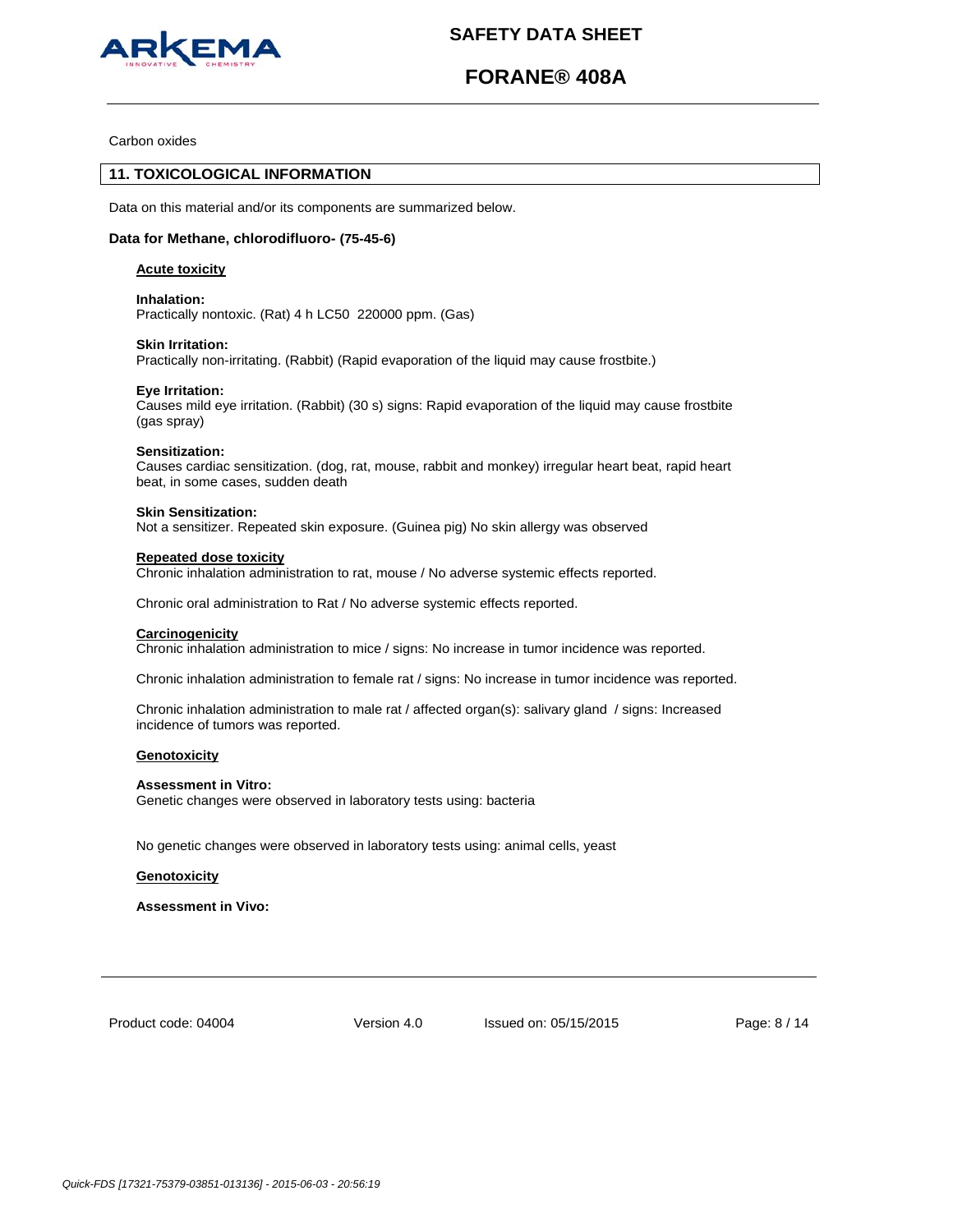

# **FORANE® 408A**

No genetic changes were observed in laboratory tests using: mice

### **Developmental toxicity**

Exposure during pregnancy. inhalation (Rat) / Birth defects were observed. (eye) Exposure during pregnancy. inhalation (Rabbit) / No birth defects were observed.

#### **Reproductive effects**

Reproduction test. inhalation (rat and mouse) / No toxicity to reproduction / (males)

### **Human experience**

**Inhalation:** Lung: Asphyxia, suffocation.

Heart: Palpitation. (based on reports of occupational exposure to workers)

# **Human experience**

**Skin contact:** Skin: irritation, redness, swelling. (repeated or prolonged exposure)

# **Data for Ethane, 1,1,1-trifluoro- (420-46-2)**

# **Acute toxicity**

**Inhalation:**  No deaths occurred. (Rat) 4 h LC0 > 591000 ppm.

#### **Sensitization:**

Causes cardiac sensitization. Inhalation. (Dog) Stress induced heart effects: irregular heart beat, rapid heart beat, in some cases, sudden death (Reaction may occur in response to stress (natural adrenaline release) or administration of epinephrine.)

#### **Repeated dose toxicity**

Repeated inhalation administration to rat and guinea pig / affected organ(s): lung / signs: irritation, bronchitis, pneumonia

Chronic oral administration to rat / No adverse effects reported.

#### **Carcinogenicity**

Chronic oral administration to rat / signs: No increase in tumor incidence was reported.

#### **Genotoxicity**

#### **Assessment in Vitro:**

No genetic changes were observed in laboratory tests using: bacteria, human cells

#### **Genotoxicity**

#### **Assessment in Vivo:**

No genetic changes were observed in laboratory tests using: mice

#### **Developmental toxicity**

Exposure during pregnancy. Inhalation (rat and rabbit) / No birth defects were observed.

# **Data for Ethane, pentafluoro- (354-33-6)**

Product code: 04004

Version 4.0 Issued on: 05/15/2015 Page: 9 / 14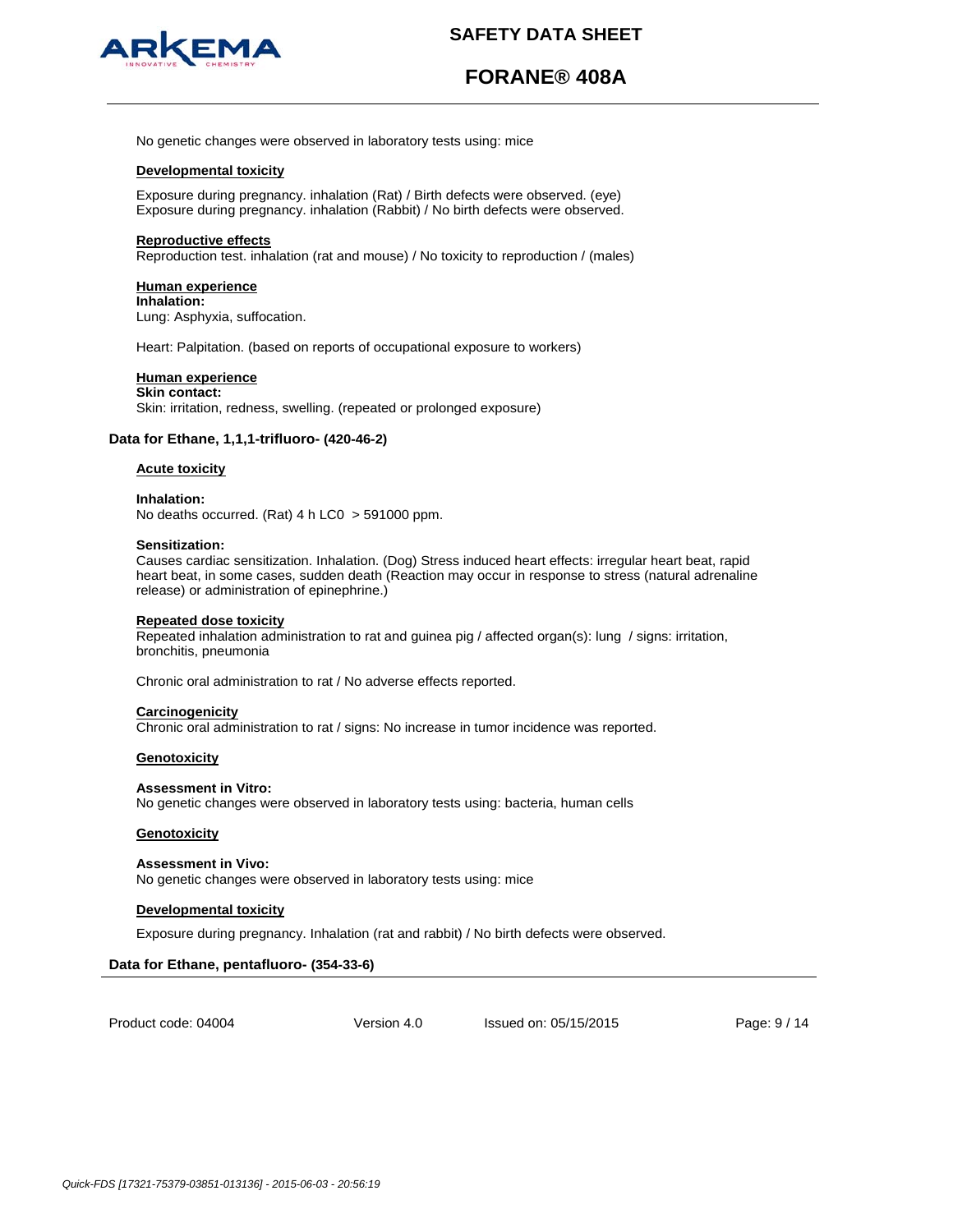

# **FORANE® 408A**

### **Acute toxicity**

#### **Inhalation:**

Practically nontoxic. (Rat) 4 h LC50 > 800000 ppm. (Gas)

#### **Sensitization:**

Causes cardiac sensitization. inhalation. (Dog) Stress induced heart effects: irregular heart beat, rapid heart beat, in some cases, sudden death (Reaction may occur in response to stress (natural adrenaline release) or administration of epinephrine.)

# **Repeated dose toxicity**

Subchronic inhalation administration to Rat / No adverse systemic effects reported.

#### **Genotoxicity**

# **Assessment in Vitro:**

No genetic changes were observed in laboratory tests using: bacteria, animal cells, human cells

### **Genotoxicity**

**Assessment in Vivo:** No genetic changes were observed in laboratory tests using: mice

# **Developmental toxicity**

Exposure during pregnancy. inhalation (rat and rabbit) / No birth defects were observed.

# **12. ECOLOGICAL INFORMATION**

## **Chemical Fate and Pathway**

Data on this material and/or its components are summarized below.

# **Data for Methane, chlorodifluoro- (75-45-6)**

#### **Biodegradation:**

Not readily biodegradable. (28 d) biodegradation 0 %

### **Octanol Water Partition Coefficient:**  log Pow = 1.08 (Practically no potential to bioaccumulate.)

**Photodegradation:** 

Half-life direct photolysis:  $= 8.4 y$ 

# **Mobility and Distribution in the Environment:**

Moderate adsorption / Log Koc = 1.8

# **Global Warming Potential:**

GWP 1,810 (Global warming potential with respect to CO2 (time horizon 100 years)) GWP 0.33 (Halocarbon global warming potential; HGWP; (R-11 = 1))

# **Ozone Depletion Potential:**

ODP 0.055 (Ozone depletion potential; ODP; (R-11 = 1))

Product code: 04004

Version 4.0 Issued on: 05/15/2015 Page: 10 / 14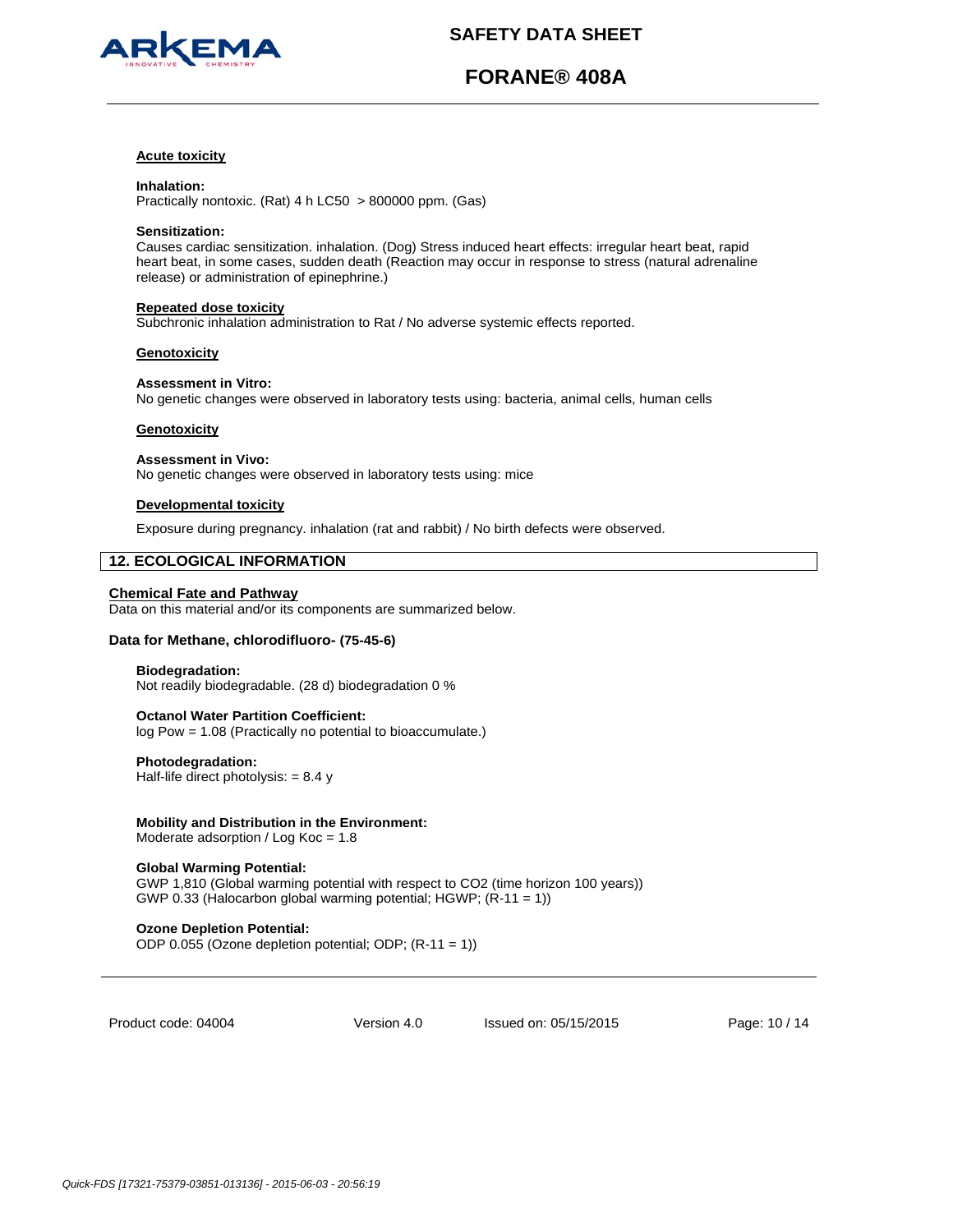

# **FORANE® 408A**

# **Data for Ethane, 1,1,1-trifluoro- (420-46-2)**

#### **Biodegradation:**

Not readily biodegradable. (28 d) biodegradation 3 - 10 % / similar material

**Octanol Water Partition Coefficient:**  log Pow = 1.73 (calculated)

### **Global Warming Potential:**

GWP 3,800 (Global warming potential with respect to CO2 (time horizon 100 years))

# **Ozone Depletion Potential:**  ODP 0 (Ozone depletion potential; ODP; (R-11 = 1))

# **Data for Ethane, pentafluoro- (354-33-6)**

#### **Biodegradation:**

Not readily biodegradable. (Closed Bottle test, 28 d) biodegradation 5 %

**Octanol Water Partition Coefficient:** 

# $log Pow = 1.48$

### **Global Warming Potential:**

GWP 0.84 (Halocarbon global warming potential; HGWP; (R-11 = 1)) GWP 3,450 (Global warming potential with respect to CO2 (time horizon 100 years))

#### **Ozone Depletion Potential:**

ODP 0.001 (Ozone depletion potential; ODP; (R-11 = 1))

# **Ecotoxicology**

Data on this material and/or its components are summarized below.

#### **Data for Methane, chlorodifluoro- (75-45-6)**

#### **Aquatic toxicity data:**

Practically nontoxic. Brachydanio rerio (zebrafish) 96 h LC50 = 777 mg/l

#### **Aquatic invertebrates:**

Practically nontoxic. Daphnia magna (Water flea) 48 h EC50 = 433 mg/l

#### **Microorganisms:**

Bacteria 24 h Toxicity threshold > 400 mg/l (under anaerobic conditions)

# **Data for Ethane, 1,1,1-trifluoro- (420-46-2)**

#### **Aquatic toxicity data:**

No adverse effects reported. Oncorhynchus mykiss (rainbow trout) 96 h LC0 >= 175 mg/l (Nominal concentration)

#### **Aquatic invertebrates:**

Practically nontoxic. Daphnia magna (Water flea) 48 h EC50 = 300 mg/l

Product code: 04004

Version 4.0 Issued on: 05/15/2015 Page: 11 / 14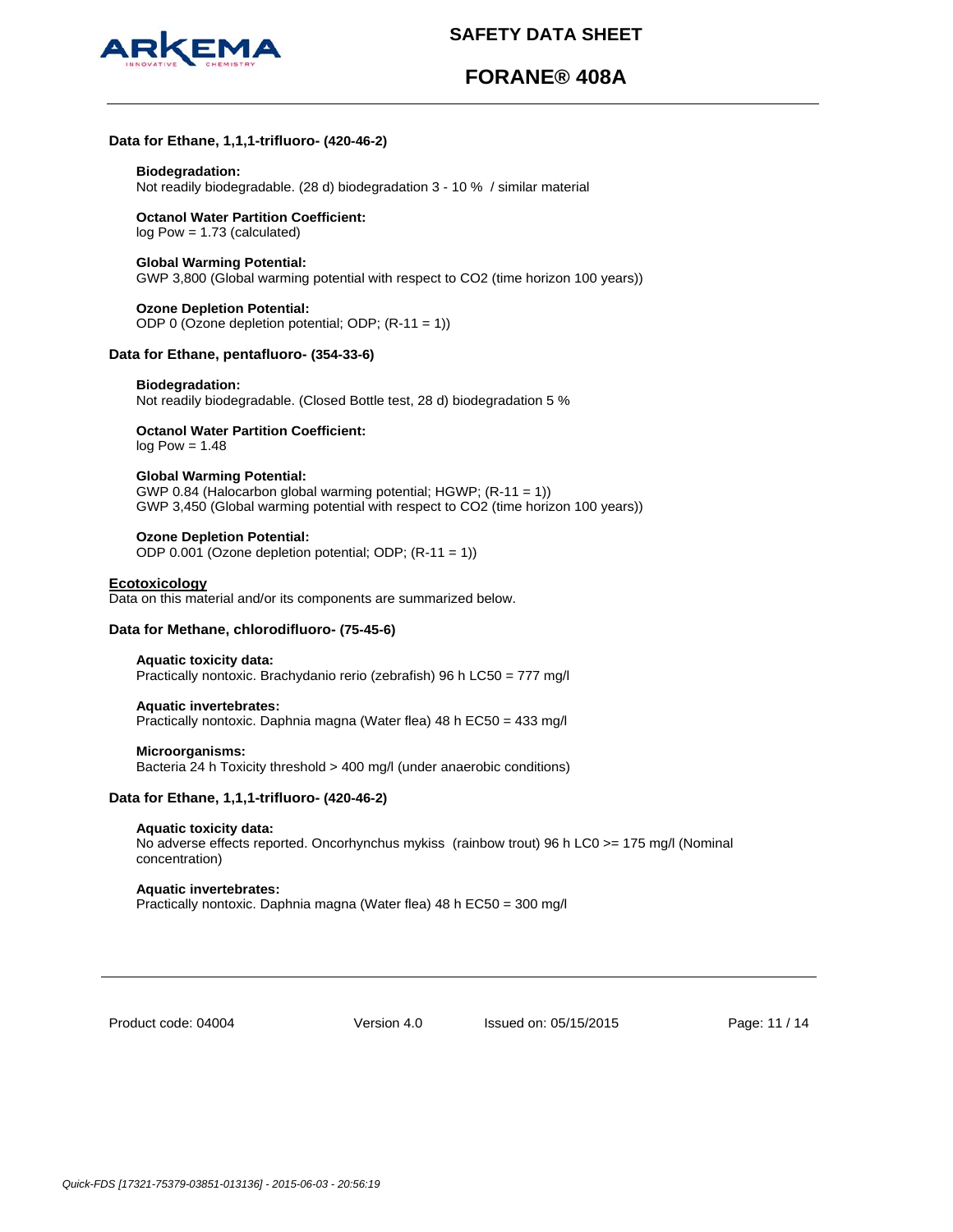

# **FORANE® 408A**

# **13. DISPOSAL CONSIDERATIONS**

### **Waste disposal:**

Do not vent the container contents, or product residuals, to the atmosphere. Recover and reclaim unused contents or residuals as appropriate. Recovered/reclaimed product can be returned to an approved certified reclaimer or back to the seller depending on the material. Completely emptied disposable containers can be disposed of as recyclable steel. Returnable cylinders must be returned to seller. Dispose of in accordance with federal, state and local regulations. Consult a regulatory specialist to determine appropriate state or local reporting requirements, for assistance in waste characterization and/or hazardous waste disposal and other requirements listed in pertinent environmental permits. Note: Chemical additions to, processing of, or otherwise altering this material may make this waste management information incomplete, inaccurate, or otherwise inappropriate. Furthermore, state and local waste disposal requirements may be more restrictive or otherwise different from federal laws and regulations.

# **14. TRANSPORT INFORMATION**

# **US Department of Transportation (DOT)**

| UN Number<br>: 3163<br>Proper shipping name<br>Technical name<br>Class<br>$\cdot$ 2.2<br>Marine pollutant<br>no | : Liquefied gas, $n.o.s.$<br>: (Chlorodifluoromethane, 1.1.1-TRIFLUOROETHANE) |
|-----------------------------------------------------------------------------------------------------------------|-------------------------------------------------------------------------------|
|-----------------------------------------------------------------------------------------------------------------|-------------------------------------------------------------------------------|

# **International Maritime Dangerous Goods Code (IMDG)**

| UN Number            | : 3163                                           |
|----------------------|--------------------------------------------------|
| Proper shipping name | $\pm$ LIQUEFIED GAS, N.O.S.                      |
| Technical name       | : (CHLORODIFLUOROMETHANE, 1.1.1-TRIFLUOROETHANE) |
| Class                | $\therefore$ 2.2                                 |
| Marine pollutant     | no                                               |
|                      |                                                  |

# **15. REGULATORY INFORMATION**

#### **Chemical Inventory Status**

| EU. EINECS                                                                              | <b>EINECS</b> | Conforms to                                                      |
|-----------------------------------------------------------------------------------------|---------------|------------------------------------------------------------------|
| US. Toxic Substances Control Act                                                        | <b>TSCA</b>   | The components of this product are all on<br>the TSCA Inventory. |
| Australia. Industrial Chemical (Notification and<br>Assessment) Act                     | <b>AICS</b>   | Conforms to                                                      |
| Canada, Canadian Environmental Protection Act<br>(CEPA). Domestic Substances List (DSL) | DSL.          | All components of this product are on the<br>Canadian DSL.       |
| Japan. Kashin-Hou Law List                                                              | ENCS (JP)     | Does not conform                                                 |
| Korea. Existing Chemicals Inventory (KECI)                                              | KECI (KR)     | Conforms to                                                      |

Product code: 04004

Version 4.0 Issued on: 05/15/2015 Page: 12 / 14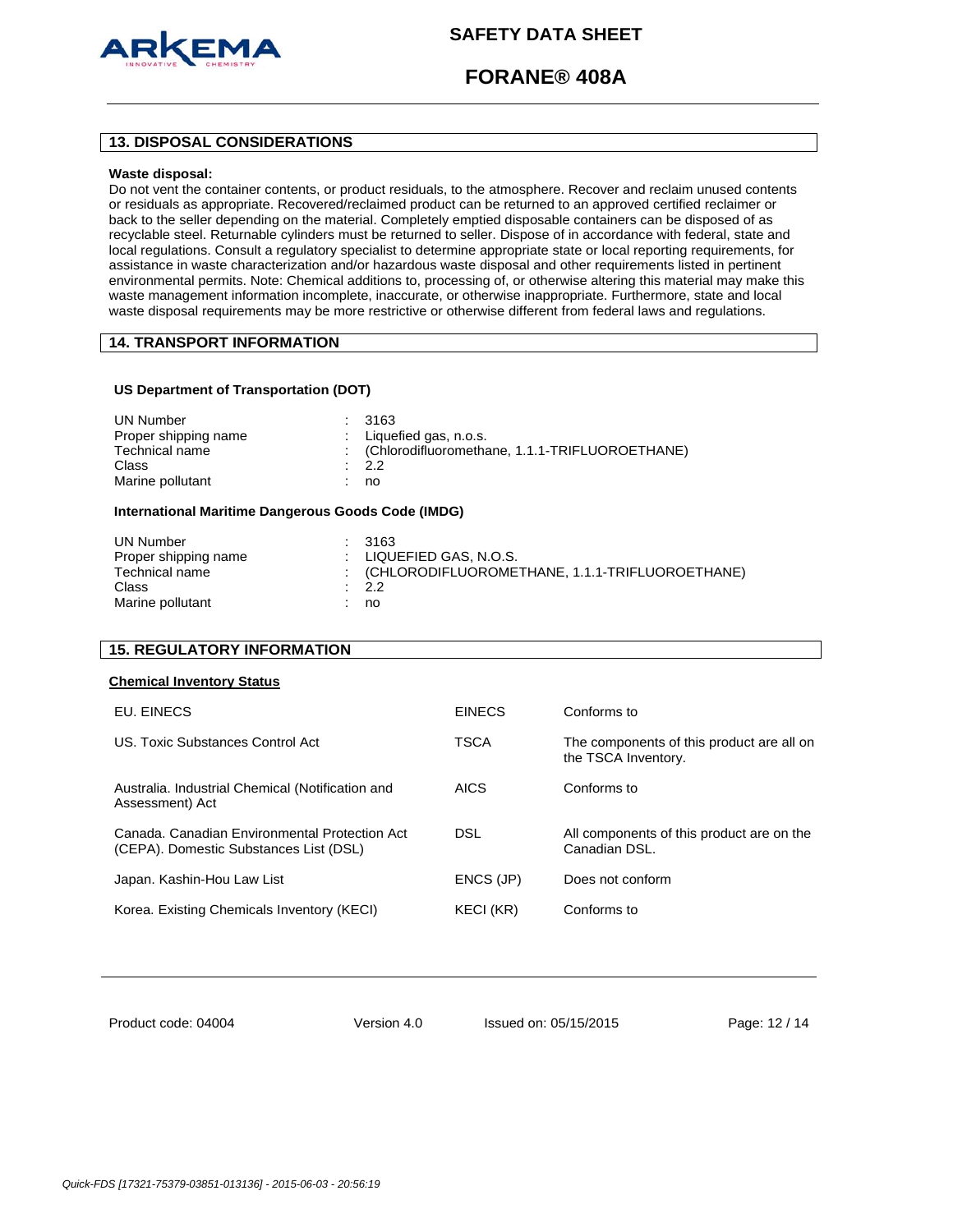

# **FORANE® 408A**

| Philippines. The Toxic Substances and Hazardous<br>and Nuclear Waste Control Act | PICCS (PH) | Conforms to |
|----------------------------------------------------------------------------------|------------|-------------|
| China. Inventory of Existing Chemical Substances                                 | IECSC (CN) | Conforms to |
| China. Inventory of Existing Chemical Substances                                 | IECSC (CN) | Conforms to |

# **United States – Federal Regulations**

# **SARA Title III – Section 302 Extremely Hazardous Chemicals:**

The components in this product are either not SARA Section 302 regulated or regulated but present in negligible concentrations.

# **SARA Title III - Section 311/312 Hazard Categories:**

Acute Health Hazard, Sudden Release of Pressure Hazard

### **SARA Title III – Section 313 Toxic Chemicals:**

| <b>Chemical Name</b>     | CAS-No. | De minimis<br>concentration | Reportable threshold:                                                                                          |
|--------------------------|---------|-----------------------------|----------------------------------------------------------------------------------------------------------------|
| Methane, chlorodifluoro- | 75-45-6 | $1.0 \%$                    | 25000 lbs (Manufacturing<br>and processing)<br>10000 lbs (Otherwise used<br>(non-<br>manufacturing/processing) |

# **Comprehensive Environmental Response, Compensation, and Liability Act (CERCLA) - Reportable Quantity (RQ):**

The components in this product are either not CERCLA regulated, regulated but present in negligible concentrations, or regulated with no assigned reportable quantity.

### **United States – State Regulations**

### **New Jersey Right to Know**

| Chemical Name            | CAS-No.  |
|--------------------------|----------|
| Methane, chlorodifluoro- | 75-45-6  |
| Ethane, 1,1,1-trifluoro- | 420-46-2 |

Version 4.0 Issued on: 05/15/2015 Page: 13 / 14